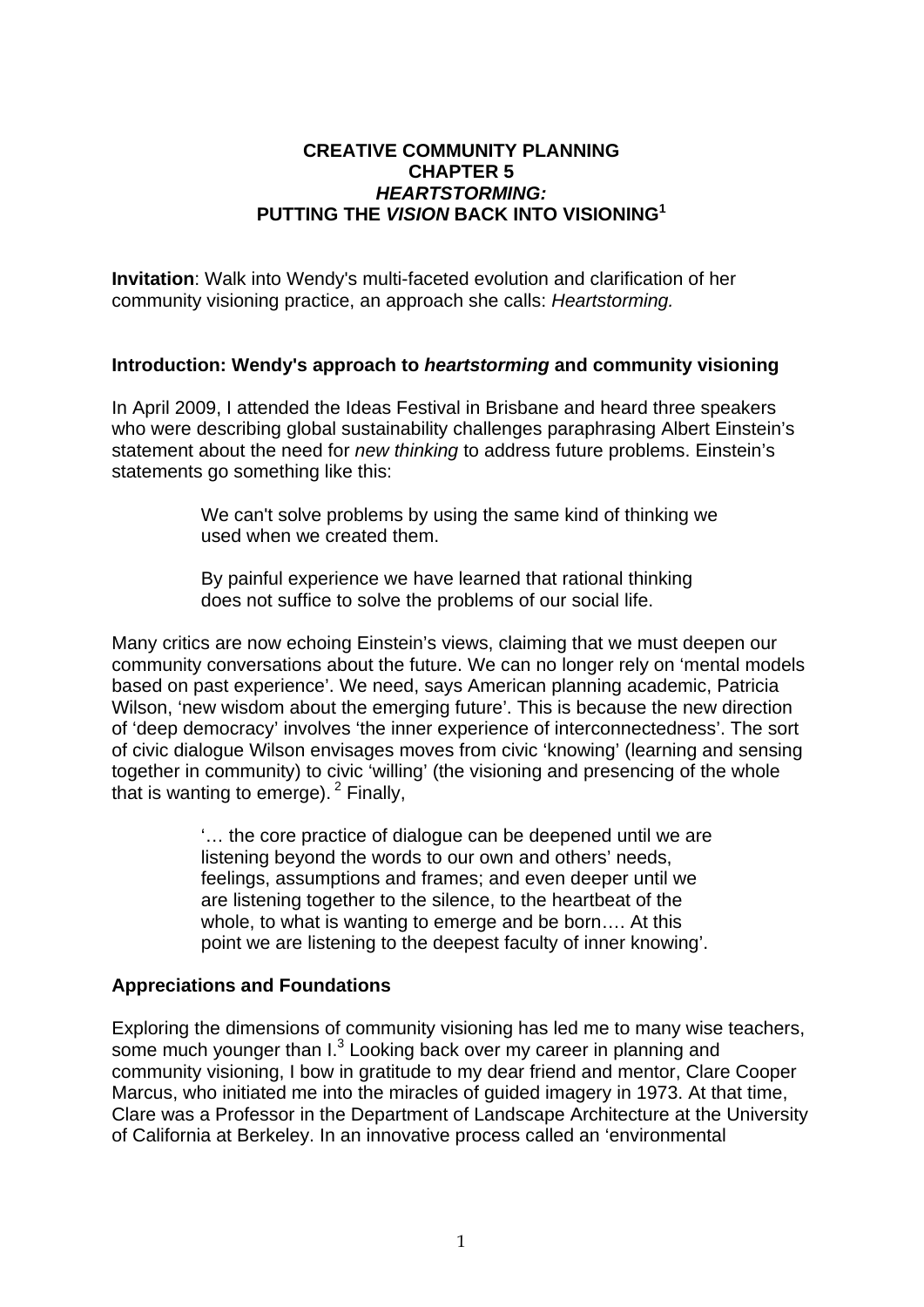autobiography', Clare invited students to explore their favourite childhood environments. A guided visualization called a 'childhood fantasy' is a component of the process.<sup>4</sup> Clare's work is chronicled in a number of professional papers and adaptations of her approach are reported in many publications and in her book, *House as Mirror of Self: Exploring the Deeper Meaning of Home* (second edition, 2006), which contains one of my drawings from such an exercise, which I reproduce below.<sup>5</sup>



**Wendy's Drawing from a Childhood Fantasy, 1980** 

British-born Clare taught in California for many years and was adept in a wide variety of healing and therapeutic modalities, having undertaking training as a Jungian analyst for the research for the *House as a Mirror of Self*. Widely experienced in working with planners and designers, she carefully prepared her students to explore their ideal childhood environments: 'I find a period of quiet, relaxed breathing starts to get people out of their normal, academic, logical way of thinking, and opens them up into a more loose, fantasy state'.

In Clare's model, once having entered into the visualization, the journeying person sees a figure in the distance walking toward them. They feel slightly curious to discover that the figure is a person — themselves as a child. (I remember looking down to see the small child's hand in mine and feeling a strong and palpable connection.) Then 'you-the-adult' then fades away and 'you-the-child' starts to explore the childhood place, experiencing all its qualities from their point of view. Carefully worded cues encourage the sense of touch, smell, feeling and recollection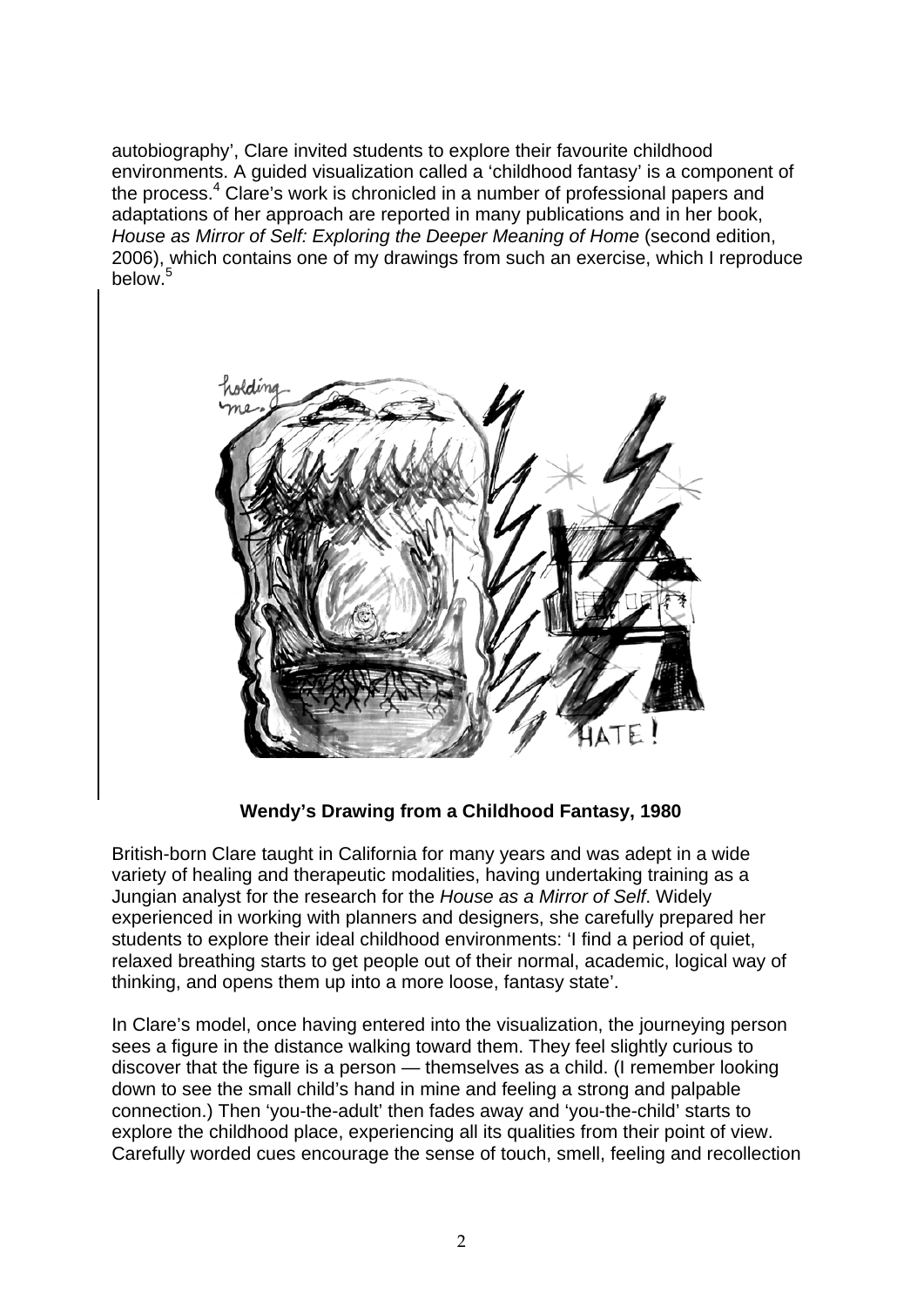of special events. In her script, Clare leaves plenty of silent periods for contemplation and remembering.

## **Coming back**

How do we bring participants back so that they can record what they have experienced? Do they arrive by hot air balloon? Are they magically transported back to the room? Clare reminds us that '… this can be a very profound experience … that takes people into a state of consciousness not normally experienced in the classroom. Therefore, a firm and structured ending is called for to bring them into the next stage, that of recording what they experienced'. Her suggestions are to:

> '…ask them to lie down in their fantasy, in what they consider to be the center or heart of their environment, to close their eyes (still in fantasy – they have them closed already in reality) and then listen to my voice slowly counting from ten down to zero; as they listen, they will gradually leave their child-self and their child-environment and return to the here and now – and open their eyes'.

Clare asks participants to draw in silence and to write about their experience both objectively and subjectively. Sharing of insights with other participants adds another dimension.

# **Wendy's approach to community visioning**

My approach to community visioning builds on the work of many practitioners and theorists and reflects years of experimentation.

The method I use is a variation of *guided imagery* or *creative visualization.*<sup>6</sup> A script is used take a group on an imaginary passage into the future. People close their eyes, clear their minds and at the instruction of a facilitator or leader, either recall and experience the past or imagine the future. It can be useful to give participants the 'feel' for a situation or to understand how things might appear from another person's point of view or at another point in time. It can cut through intellectual blocks by calling on people's imagination and enables people to tap into their own memories and instincts.<sup> $7$ </sup> I use visualization to allow community groups to collectively develop a common strategic vision for an area. Community values and aspirations can be openly tabled as participants articulate the issues and concerns, likes and dislikes, so that special characteristics can be identified for future improvement or protection.<sup>8</sup> My approach aligns with the 'guided visualization' described by the New Economics Foundation in *Participation Works!* 9

I have found that *everyone* is capable of visioning. In a workshop for small house builders in Melbourne in 1990, participants visualized their ideal suburban environment incorporating mixed sites and medium-density housing and then collectively drew their visions, using their non-dominant hands. The result was a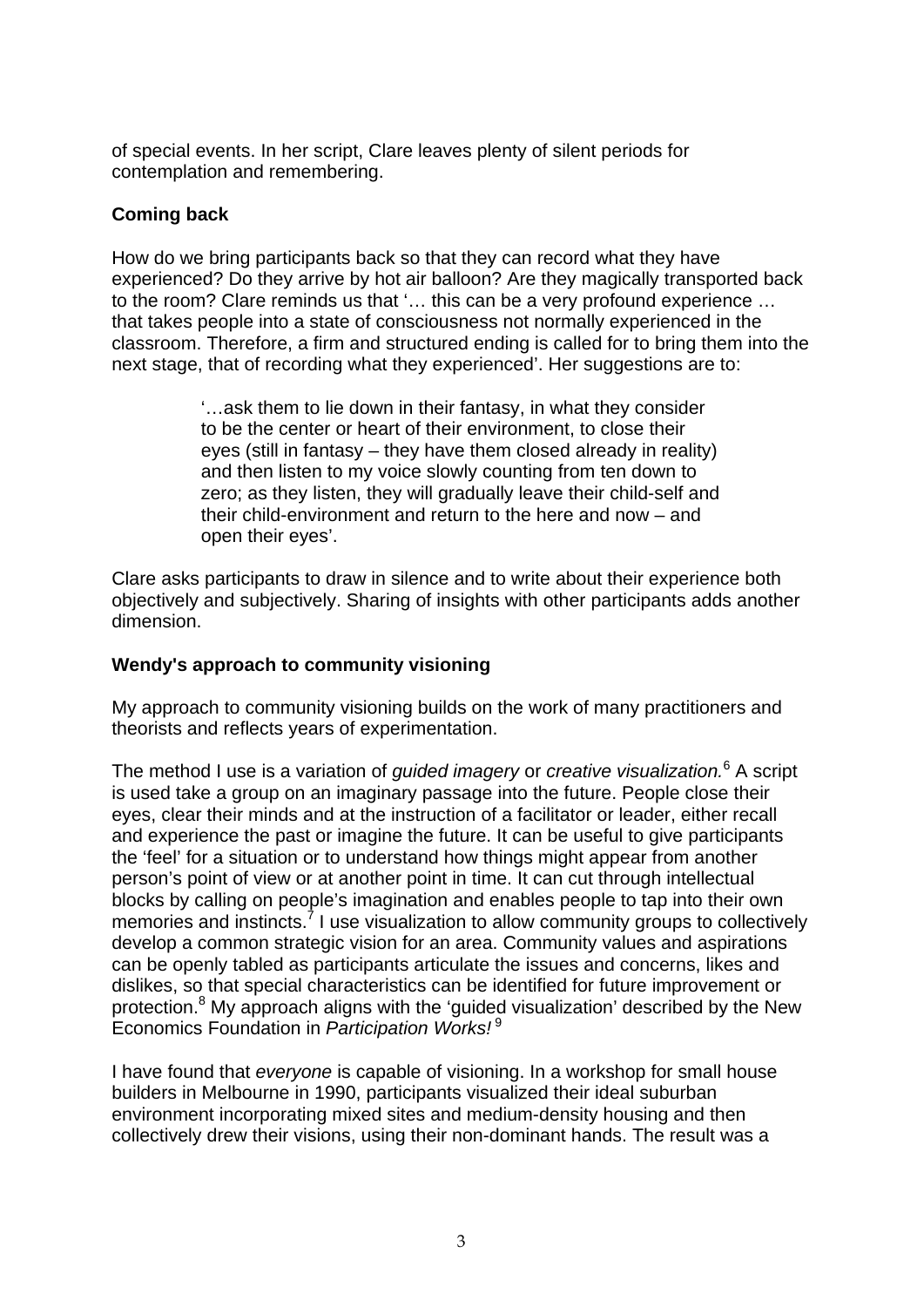splendidly creative representation that surprised some onlookers. An angry builder retorted, 'What makes you think that builders can't dream?!' Also in 1990, in a workshop to create concepts for the future of the Town Centre in the semi-rural community of Eltham in suburban Melbourne, participants visualized themselves walking around the revitalized Town Centre 20 years hence. They were accompanied by a young girl who pointed out its features. After participants drew their collective visions in crayons on large sheets of paper, a 'backcasting' exercise encouraged them to examine the steps necessary to achieve their ideal visions.



**Eltham visioning workshop** 

# **Setting the scene for deep work: hospitality in planning**

People often ask me how we encourage community participants to engage in creative processes like community visioning. I usually respond that we take care of the details and allow participants to take care of their own dreams, fears, ideas, contributions…

Hospitality and welcoming are essential. I cannot over emphasize this aspect. We try to set up the room or working space as though we were welcoming friends for lunch. Setting up is a critical first step. I try to be creative in thinking about how people will feel welcomed into the space where the visioning is taking place. What sort of space would you walk into and feel comfortable? Will this work for 'the guests' you've invited to attend the visioning session? $10<sup>10</sup>$ 

As we aim to create a sacred place for working deeply on issues of great concern to participants, we need to ensure that our own bodyminds are sacred and receptive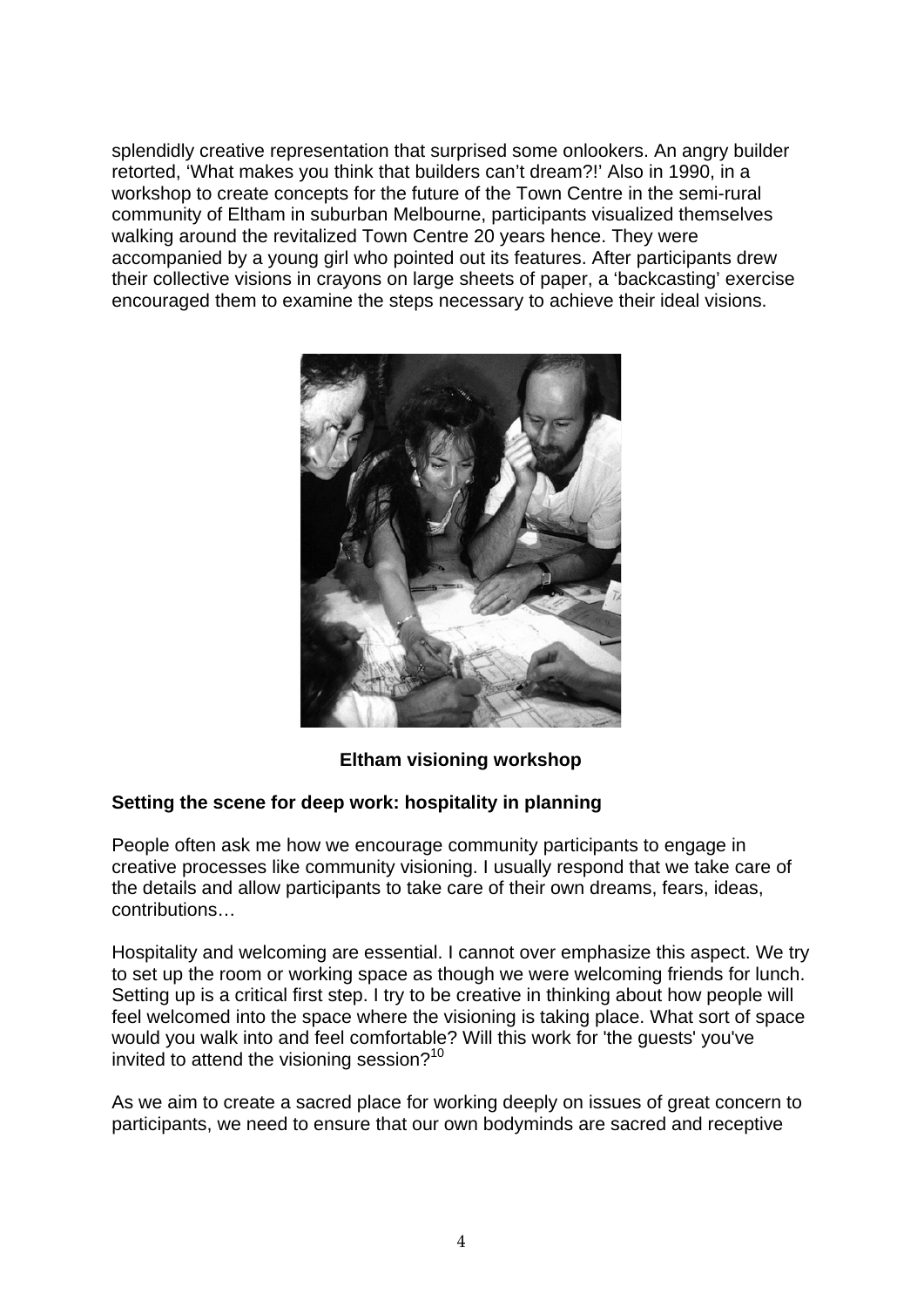places, open to receive their heartfelt contributions. A short period of attunement for workshop staff can make a huge difference for everyone.

## **Early consultation with participants and their advocates (***coproduction***)**

By far the most successful visioning workshops are those that are co-designed with community members and their advocates. They can help us with ideas that have worked before and can support deep work by demystifying the process with other community members. In one workshop in Sydney, Christine Fraser, the Community Advocate, co-designed the visioning exercise with Yollana Shore of my consulting firm. Christine was particularly adept at this work as a long-time student of Jean Houston.<sup>11</sup> When you are 'working at the edge' with community members, this collaborative approach enables them to see you for who you really are and can help demystify your approaches. But more importantly, you can tailor approaches for the people with whom you will be working. Asking for and receiving permission is very important with certain cultural groups for which visioning or role plays may not be appropriate.<sup>12</sup>

# **Teamwork**

In working with so-called 'alternative' approaches such as community visioning, it's important to build participants' confidence and a positive expectation. It will be easier if all members of your team support your approach and can help if another is ill or called away. When I was visited by laryngitis the day of an important dreaming workshop in Sydney in 2005, I was blessed with a co-facilitator, Sophia van Ruth, who not only was adept at these processes, but also had co-written the visioning script. I'm positive Sophia did a better job than I could have. (The visioning script is in the Gilt-Edged Resources at the back of this book.)

# **Interdisciplinarity: many paths to the centre**

My approach is highly eclectic and interdisciplinary. I am always searching for new ideas and approaches that can deepen the visioning experience for workshop participants . I rarely find ideas in the work of community engagement practitioners working in planning (William Ziegler is an exception). I do find guidance in the wisdom traditions, from therapist friends and colleagues, from reading in a variety of disciplines, including the thirteenth-century Persian poet, Rumi, cited above.

# **Building confidence (***preframing***)**

Many proponents of creative visualization and guided imagery in community engagement emphasize the importance of *preframing* before undertaking such a process. There are many reasons for this. First, it's wise to prepare participants for the intensity of the process they are about to experience. Second, research and experimentation in management and sports psychology has demonstrated the effectiveness of approaches that bridge between linear and lateral ways of being and seeing the world. We can explain that, with our current understanding, we may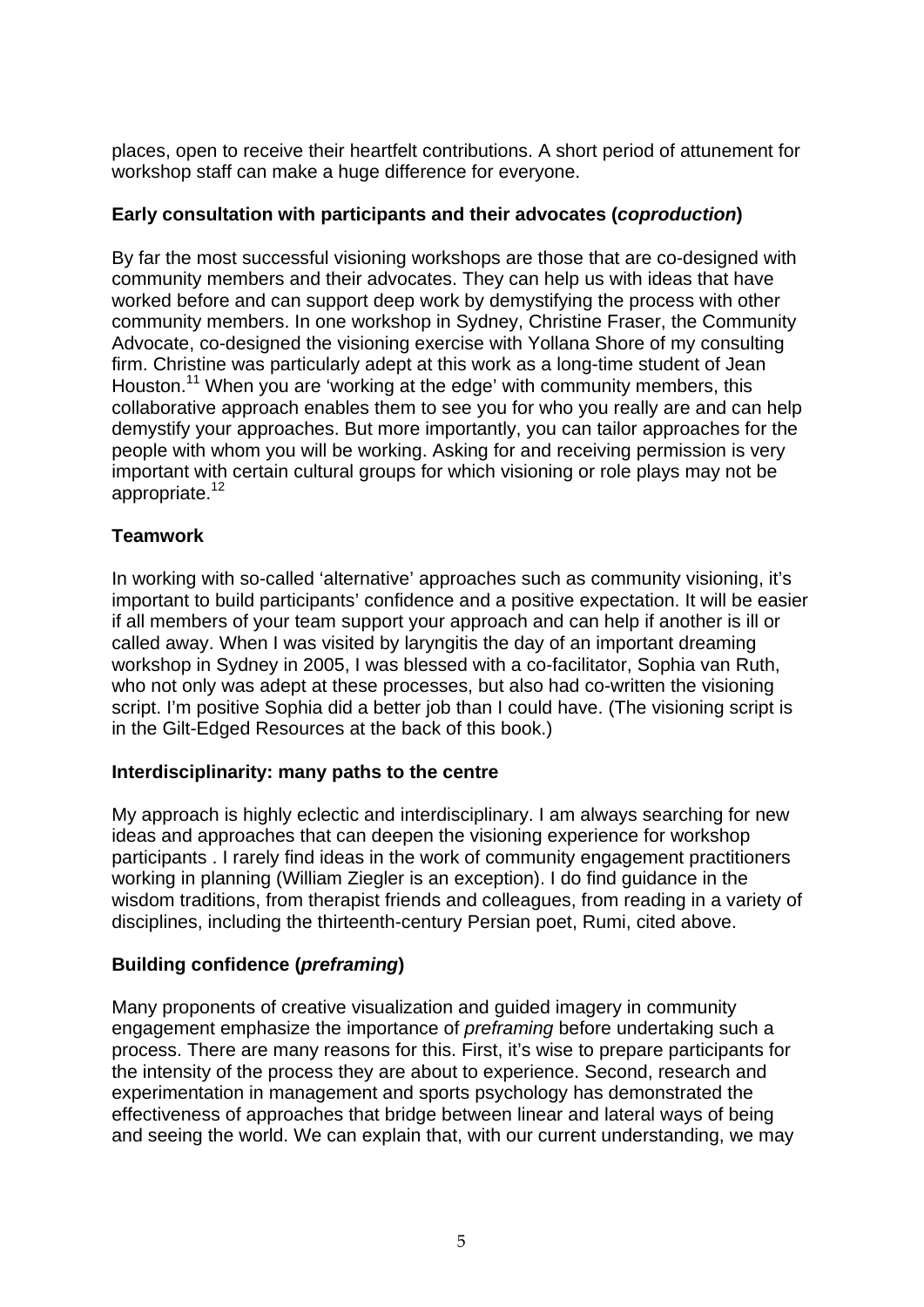not be able to perceive every possible alternative or solution to a problem or a situation. If necessary, we can explain that guided imagery is not a strange 'way out' experience but is used frequently, especially in sports psychology and increasingly in business and organizational development, to help people improve performance and achieve clarity about their goals and plans. There is now widespread and public acceptance of guided imagery. It is used to teach relaxation, alleviate anxiety and depression, relieve physical and psychological symptoms and resolve conflicts.<sup>13</sup>

Visualization is a right-brain activity that forces people to break out of analytical thinking patterns, which may be exactly what critical thinkers need to solve their problem.14 There are ways to reach an understanding of a situation through visualization that are not possible exclusively via rational thought processes. Some things simply cannot occur to us unless we open all our senses to the possibility.

Third, to increase participant comfort and 'ownership', it's valuable to explain what's happening (all the steps of a visioning process) so that people are not frightened or simply 'put off'. It's also important at this early stage to address and confront the *Voice of Judgment (VOJ)*, which can stifle creativity in groups.<sup>15</sup>

The fourth, and very important, reason for *preframing* is to help people know that what they see is *what they really want*. This is a complex matter and clarification may require several iterations of a vision.

I was taught this by Australian David Engwicht, master storyteller and visioning practitioner. For our purposes — *knowing what we want* — a story about Brisbane activists is particularly helpful. In 1987, David led a community action to stop a roadwidening project (Route 20) in his home suburb in Brisbane. Early in the campaign, David argued that his community should not try to push the problem into someone else's backyard, but should search for city-wide and long-term solutions. He also prompted residents to take personal responsibility for their car use, a factor influencing demands for road widening. Residents discovered, three years after they visualized their success and identified the necessary steps to achieve their aims (using 'backcasting'), that they had achieved all their objectives according to their original script.16

### **Respecting multiple intelligences and learning styles**

In a recent book, *Kitchen Table Sustainability* (Earthscan, 2008), we described Howard Gardner's 'theory of multiple intelligences', which initially proposed seven types of intelligences: linguistic intelligence (*word smart*); logical-mathematical intelligence (*number/reasoning smart*); spatial intelligence (*picture smart*); bodilykinesthetic intelligence (*body smart*); musical intelligence *(music smart*); interpersonal intelligence (*people smart*); and intrapersonal intelligence (*self smart*).17 Later, Gardner added naturalist intelligence, spiritual intelligence, existential intelligence and moral intelligence.<sup>18</sup> The message for community visioning is that we need to be alert to our participants' different learning styles and multiple intelligences. A 'one-size-fits-all' approach will not work. Daniel Goleman's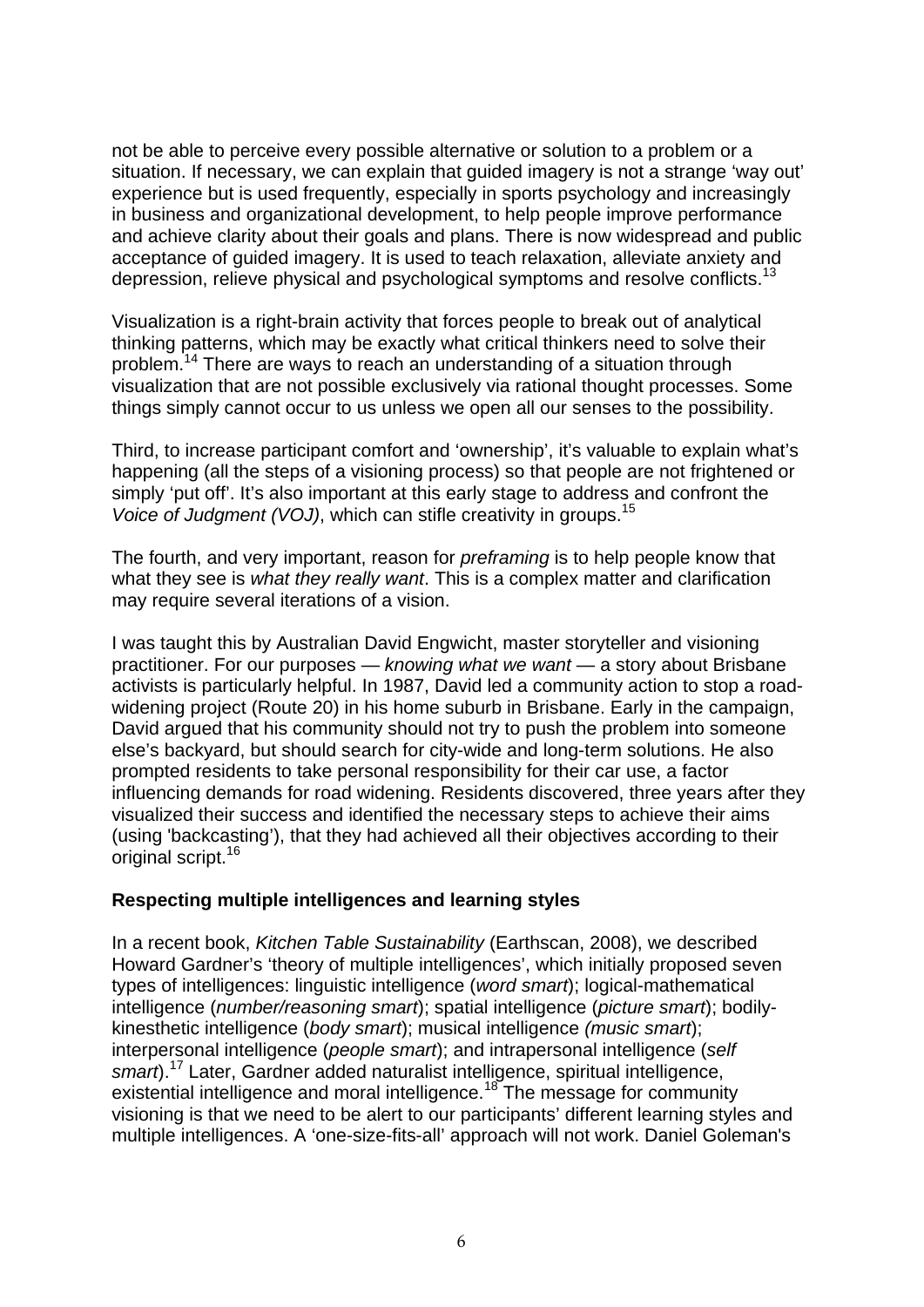concept of *social intelligence*, which has two major components: social awareness and social facility, expands the notion of multiple intelligences.19 To ensure that participants are not inadvertently sidelined in visioning exercises, we *must* be alert to their multiple intelligences.

Our intention in developing a vision script is to allow people to experience, feel and see vividly and remember clearly. For this work, we are indebted to neuro-linguistic programming (NLP) for many helpful insights.<sup>20</sup> NLP is an in-depth technique we can use to understand our own and others' systems, which can be broadly categorized as *visual, auditory* or *kinaesthetic.* NLP offers a series of methods that model human experience and communication. When used systematically, the approach is oriented toward sensory channels that provide the individual with the maximum amount of information. We use NLP principles in designing our visioning scripts because it helps us understand how people represent their world so we can appreciate their views. It offers tools to help us communicate effectively with a variety of participants. It also profoundly influences understanding of how we communicate and why it is easier with certain people.

## **Visual, Auditory and Kinaesthetic (***VAK***)**

Using NLP principles in our visioning practice, we work in this way. We draft a visioning script, bearing in mind the purposes of the process. If the aim is to help people imagine their community following community renewal and/or redevelopment, participants may be guided to walk around the renewed community 15 or 20 years in the future. Once we have completed our draft, we apply NLP principles to it, taking into account the need to stimulate all senses in the listener, especially the visual, auditory and kinaesthetic sensibilities.

Often people understand and express visioning in multiple ways; however, we are aware that those people who are primarily *visual* will have good access to their inner pictures and may be able to visualize everything. For them, emotions unroll like an inner movie. These folks are generally focussed on seeing and take an interest in being seen. They love performance and respond to evocative images. There are many ways (as you will see in the examples below) to stimulate the imagination of the predominantly *visual* person.

For the predominantly *auditory* person, we take into account that they are already adapted to listening and have a strong preference and feeling for speech. These 'rational' people prefer to understand everything exactly. Making sure that there are no discontinuities in the visioning script and that adequate time is provided for debriefing in 'rational' mode can help these people participate fully.

For the *kinaesthetic* person, the visioning script must simulate a *physical* experience, which can be supported by words or stimulating music. In designing the script, it's helpful to provide cues for opportunities to sense, feel and touch elements in the landscape or the environment of the vision.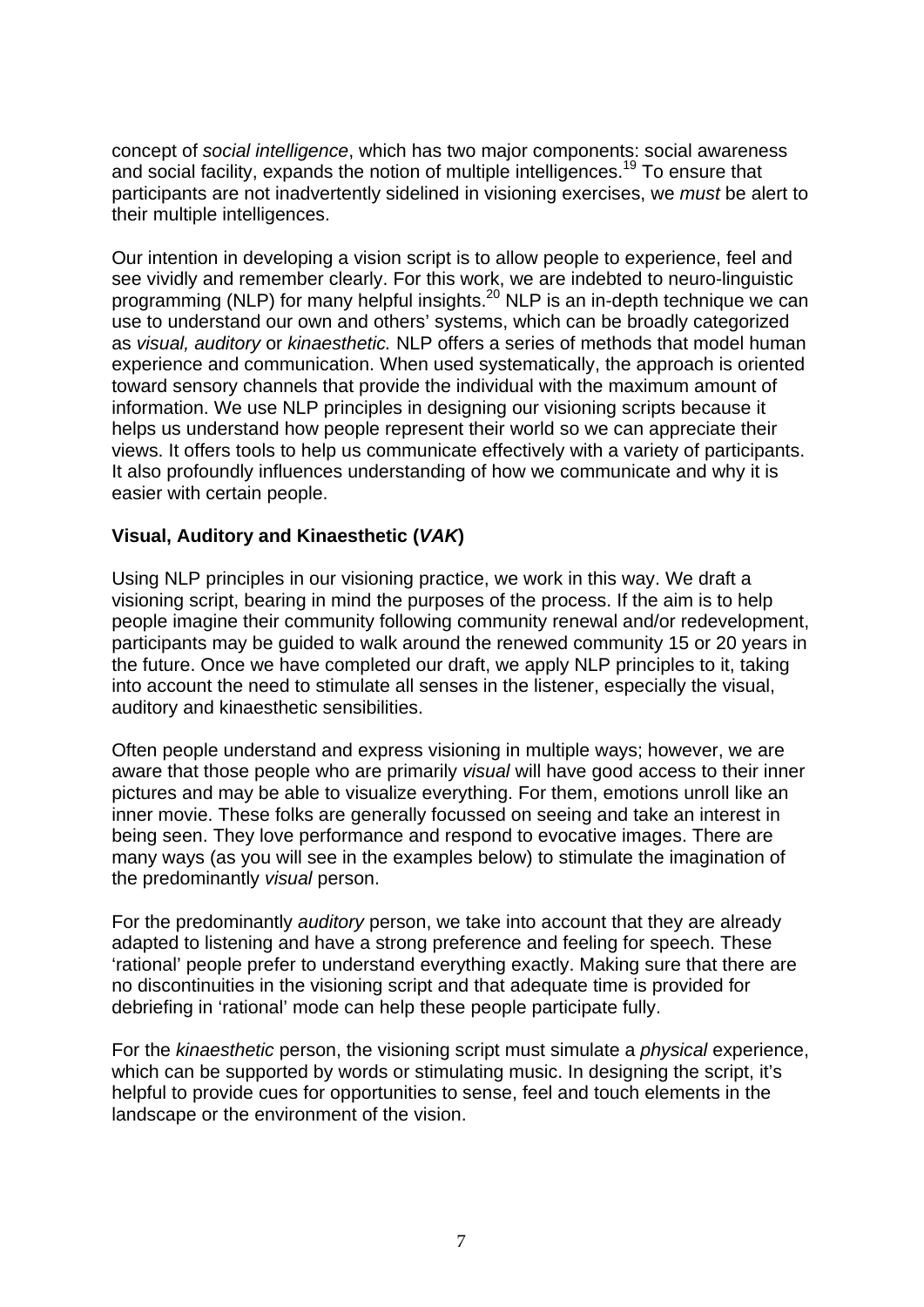We have found that by using simple NLP principles in designing our scripts, we can help to reduce participants' fears, promote self-confidence, increase mental awareness and create compelling visions of the future. This is 'an emerging future that depends on us' and is seeking to emerge through us.<sup>21</sup>To help people get in touch with the environment of the vision, we can use direct questions, such as, 'Can you see the vehicle?' Or we can pre-program the visioning exercise to be directive: 'Feel the wind. Then what else do you feel?' Or we can say, ''Breathe as you would normally breathe'.

# **How to begin?**

How to begin the visioning journey? Following a *preframing* designed to put people at ease and convince them that this is not a recruitment session for the Church of the Cosmic Banana, I ask people to loosen their belts and uncross their legs. I invite those who are used to doing meditation or yoga to sit in any position that helps them feel centred. There are two ways to proceed. The approach *of Enspirited Envisioning* is to 'leap into the future time' and to find yourself in the future environment. This works well for most people. For those who have a bit more time and perhaps a bit of orientation to this way of working, I guide them along a country road, through an old gate into a secret garden, where they meet a young child who takes them on a journey in a hot-air balloon. Either way works. It's often a matter of timing. The important thing is to guide *with confidence*, demystifying the journeying process and giving the impression that this is the most natural thing to be doing!

# **Paying attention to wording**

It must be clear from the foregoing that the *wording* of the script is critical to success. There is much more to community visioning than sitting around, brainstorming, imagining an ideal future and writing down the key points. Many planning practitioners do nothing more than that and miss the huge benefits of paying attention to wording to prompt participants to look for certain features in the future landscapes they are 'visiting'. This is not 'leading the witness'. Quite the contrary. By paying attention to careful wording and the NLP principles described above, we can ensure that we prompt only in a *generic* sense. For example, a future 'ecological' vision may have transport or transit components. Rather than guiding participants into a bus station or a train, we can ask them to visualise the transport interchange and they can work out for themselves what the mode of transport might be. Similarly, with schooling, entertainment, community enterprises, shopping, local food production… The key is to cue for a response but keep it generic, while stimulating participants' unique learning styles.

Yollana Shore, a therapist adept at this work, employs many therapeutic techniques in her guided imagery scripts. In crafting these scripts, she pays careful attention to language. For example, in setting a scene, she might say, 'I wonder what would happen if you were to find yourself waking up in the year 2012?' The phrase, 'I wonder what would happen if' will often allow the participant to picture the proposed scenario without feeling overly controlled or directed. When asking participants to do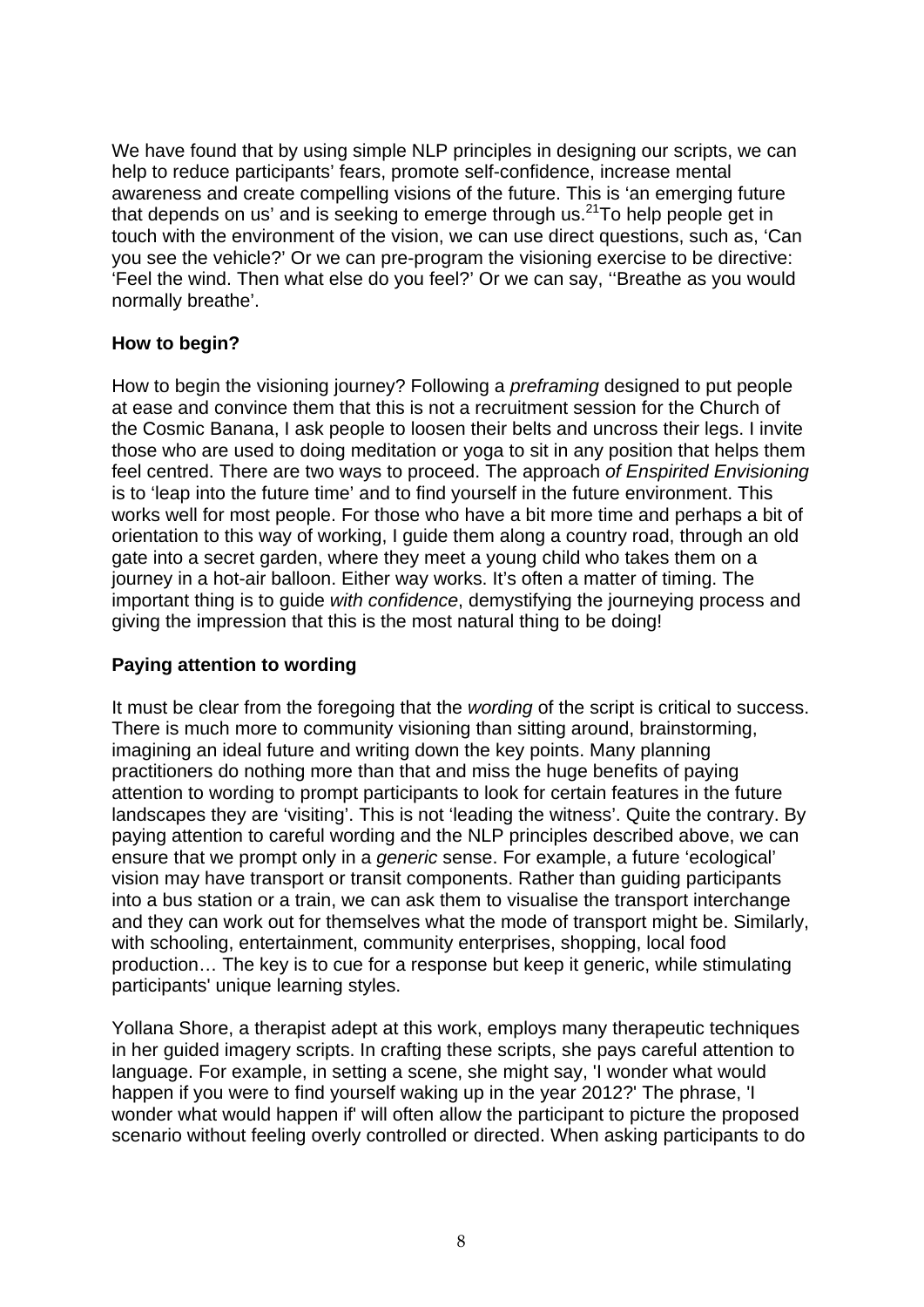something actively within the scene (to hear, see, feel, walk forward, etc.), Yollana might say something like, 'Just allow yourself to look closely at the kinds of people who are here with you in the park.' In contrast to direct commands like, 'Now, walk up the stairs,' or 'I want you to listen to the sounds on the street...', the phrase, 'Just allow yourself', used liberally in a script, allows participants to feel guided without feeling controlled.

Yollana is often careful to include visual, auditory and kinaesthetic sensing/feeling prompts to ensure that participants with different learning and thinking styles can engage with the experience. She may also prompt dialogue to encourage people to engage more deeply with the imagined setting. For example: 'If this tree could speak... or if it had a message for you about its place in the park... what would it say?' Using lots of strategic, open-ended questions helps participants to be creative and have their own imaginary experience validated, while at the same time exploring the elements suggested in the script.

## **Timing and pacing**

The temptation is to make a visioning script too long. Twenty minutes is probably too long; 15 is better. Inexperienced practitioners tend to rush visualizations, perhaps because they are uncomfortable or are being hurried along by others. It's important to provide enough time without losing your participants in the future! It's often difficult to keep calm when those who are uncomfortable with this way of working seek either to help or to sabotage our efforts. In a corporate visioning process for an organization experiencing a great deal of stress in a highly competitive environment, Yollana and I developed a script that allowed staff to experience working collaboratively and with confidence. In a room of 40 people sitting with their eyes closed, I looked up from my script to see the manager giving me the 'wind-up' signal. I glanced at Yollana, who shrugged her shoulders. I ignored the manager. The next time I looked up, the manager was standing outside speaking on her mobile telephone!

Silence is critically important. Make sure there are many pauses in your script (see the example in the Gilt-Edged Resources) so that participants can feel themselves in and experience the future environment.

### **Intergenerational and interspecies approaches**

As my initiation into guided imagery came via the inspired childhood fantasy approach of Clare Cooper Marcus, I often choose to guide the visitor to meet a child on a path. The child can then identify different elements and qualities of the environment *from their point of view*, introducing an intergenerational component and a freshness that comes from a child's way of seeing the world.

Another approach is to ask the journeying person to have a dialogue with a person or an element in the landscape they are encountering. You can ask them to listen to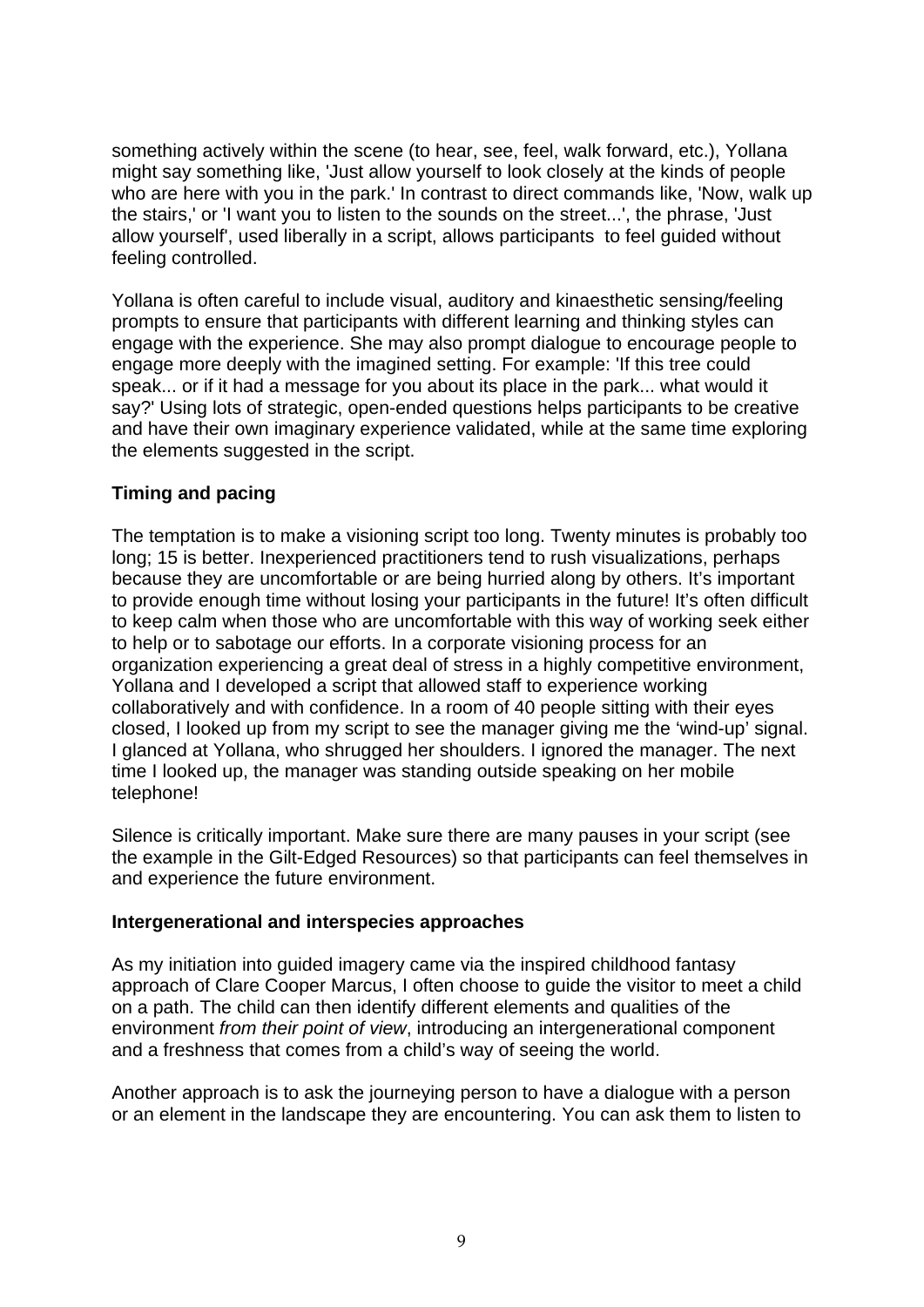the voice of the forest and respond to what the forest (or any component) says. Again, this component of the journey must be later recorded.

### **Backcasting (Rumi's** *backward-and-forward-at-once vision***)**

Robert Shipley wisely notes with respect to 'backcasting' that

'If forecasting … was an attempt to project current trends into the future and thereby predict what would happen, the backcasting was the exercise of speculating about a future state of affairs and working backwards from that point to reconstruct the steps that must be taken to get there. This concept was one of the pieces that went into the modern approach to visioning'.<sup>22</sup>

*Backcasting* is a valuable, established visioning tool. It works like this. When you have guided your participants to a future time and place and they have experienced its qualities, it's time to return to the present and record the journey. While still in the future time, you can ask your participants to reflect (or to listen to the voices of people of that future time): 'How did you get here?' It's often helpful to ask *what needed to change* to bring about this new future (or these new futures). Spending adequate time on this stage of the process is important, as it can yield valuable insights. It's critical that this 'backcasting' instruction not be lost in the drawing and recording stage.

# **Handling 'The Return'**

How to bring people back? There are many ways, echoing the advice about how to enter the visioning process. You can simply ask people to return to the place they are in, ground themselves and gently open their eyes. Or you can count backwards from 10, as Clare Marcus recommends in her childhood fantasy exercise. Or you can use more elaborate methods, again considering time constraints. Participants can return in a space shuttle or a hot-air balloon. One way is to ask people to walk through their future environment, using backcasting at each point. In this approach, participants would arrive at the last/first place and 'have a final look around at this place'. They can be cued to listen for 'any final messages that the place wishes to communicate'. You might ask, 'If the animals had something to say, what might they say?' or 'If Nature had something to tell you, what might it be?'

It's critical to end on a positive note. Your participants may have received a message or a gift from the future time. That is a talisman to cherish in the present time. So you may want to cue them as follows: 'Know your vision is possible'. Or, 'Remember the beauty and power of this place'. A simple instruction concludes the journey: 'When all parts of you are fully integrated and ready, open your eyes and record (or share) your vision…'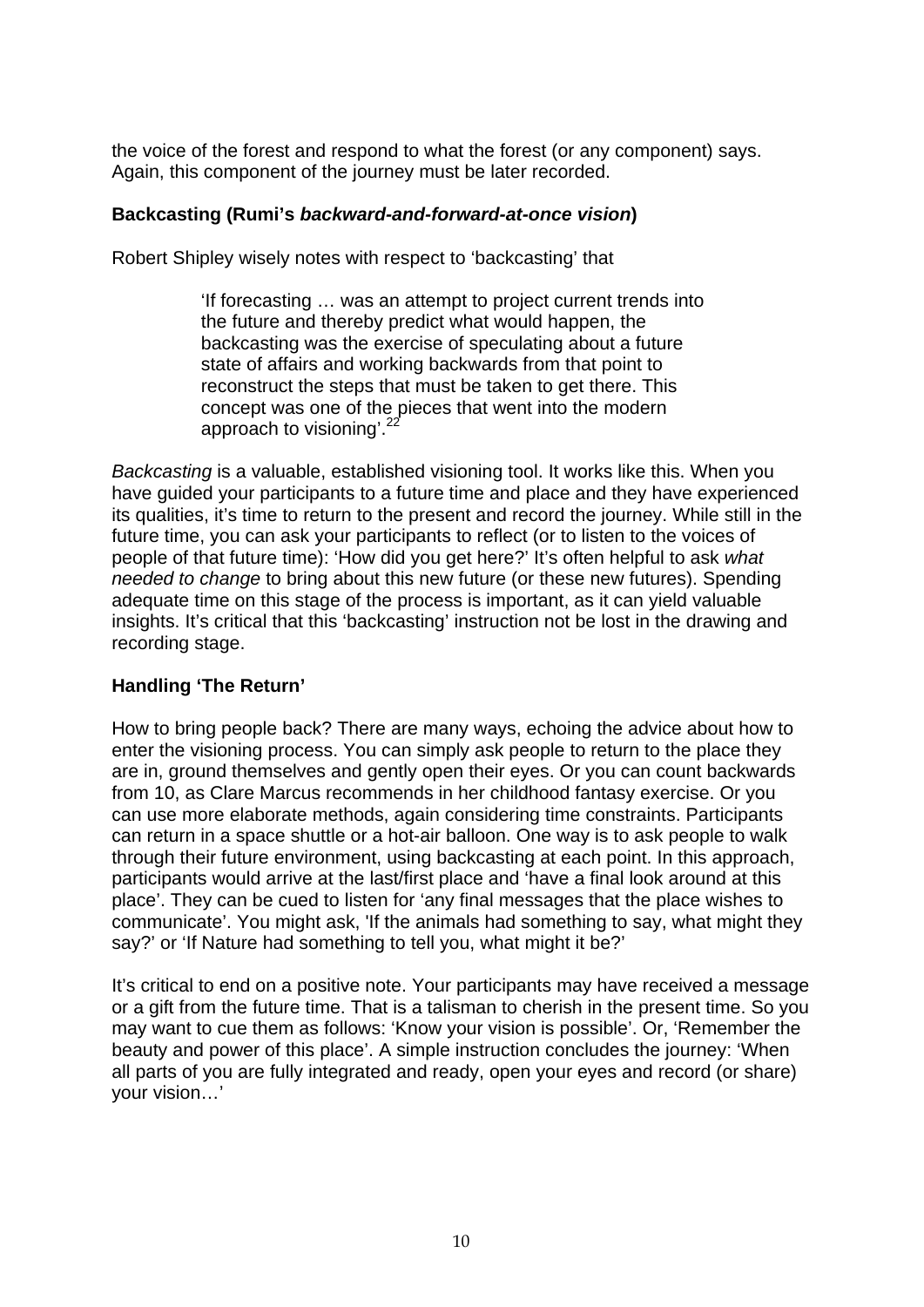# **Recording and discussion**

You'll find a soft-eyed and mellow group when you look up from your visioning script. They will now be ready to record their visions. It's important to tread carefully at this point. I recommend that they draw their vision in silence, using the crayons provided.<sup>23</sup> It's also important to give permission and hold it lightly. As Senge and his colleagues advise, 'the visions don't have to be perfect. They just need to be enough to get started'.<sup>24</sup>

After about 10 or 15 minutes of silent drawing,  $25$  participants will be ready to share their drawings. This is where the table facilitator comes in. They should carefully record all the qualities discussed as table participants share their visions.

## **The next steps: treating material respectfully and respecting individual privacy**

What happens next is largely determined by the needs of the project. What is important is that the participants' privacy is respected (they can sign forms to allow us to use the material if we need that) and that all their material is analysed in the most respectful and thorough manner. Drawings may be copied and themes and qualities drawn out for further analysis. We try to return the drawings as soon as possible to participants so it's helpful to have a colour printer or photocopier on hand. Where permission is given, all contributions must be acknowledged in reports. Participants may feel a strong attachment to the product of a deep process and may be unwilling to have their drawings reproduced.

### **Final words**

It's difficult to capture the quality of a community visioning experience when all participants seem to become attuned with a common desire to seek a happy future. That's very different from a common vision. And it's very powerful. Listening to people share their visions can bring me to tears. Sometimes the qualities in the future scenario are nothing more than community safety and security or, as one woman in Sydney explained to me in 1997, 'not being ganged on', as she showed me a simple drawing of herself and her female neighbour shaking hands across a fence.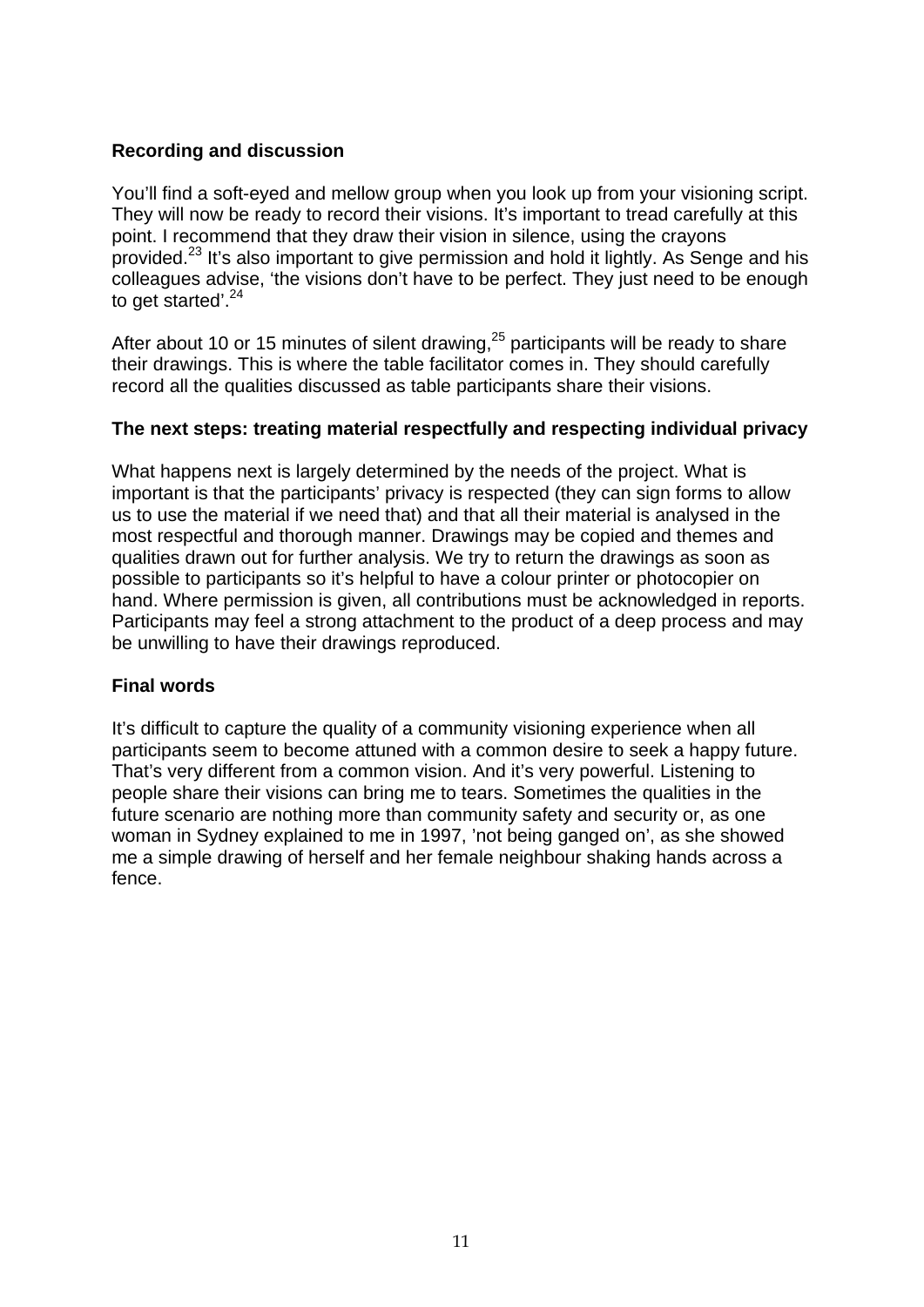

Sitting here in the bush in Nimbin, remembering *Our Bonnyrigg Dream* – a powerful workshop in Sydney, a thousand kilometres away, four years ago, I sense again that feeling of being drawn to the future. By the future waiting to be born in us. Here's my recollection poem.

*Our Bonnyrigg Dream*  For Sophia

I lost my voice The day of the visioning workshop So I could simply *Listen*

Listen.

To bells Not voices Inquiring *What might our future be*?

Interpreters communicating: *Listen to the years ahead*  in eight melodious languages carried to this place from all Earth's corners

Their words Our dreams consecrating the humble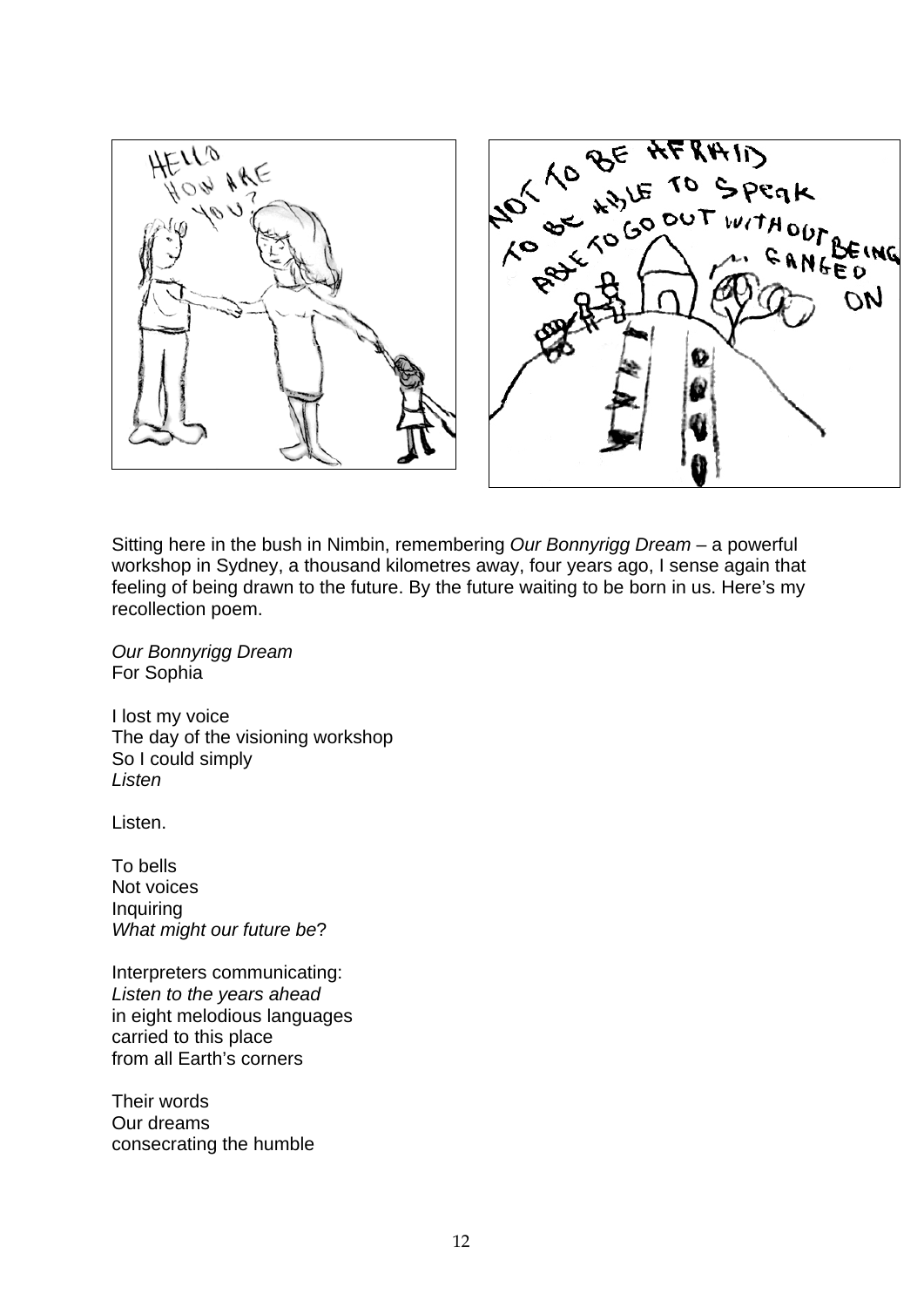#### community hall

Sophia reading the vision script Sentence by sentence Pausing, breathing (as only Sophia knows how) Interpreters following

Tibetan bells!

A hundred residents listening in Arabic in Vietnamese in Lao in Spanish Khmer, Assyrian, Cantonese, Mandarin and English

A shawl of prayers Wrapping round the elder ones The stolen, forsaken and frightened ones

Dreams rising above words Waiting to be born in us

This gentle listening

all there is to guide us.

### **Notes**

1. Although Wendy thought she'd invented the term 'heartstorming', others have beaten her to it. Mark Silver uses it in his passionate guide to soulful business, *Unveiling the Heart of Your Business*, available at www.heartofbusiness.com. Others have websites and books dedicated to similar concepts. See www.heartstorming.com. Paul Keenan has written an Adobe e-book called *Heartstorming*, which purports to offer readers a revolutionary path to lasting inner peace and fulfilment linking the mind, soul, and heart — a process he calls heartstorming. See: www.amazon.com/Heartstorming-Purposeful-Life-Paul-Keenan/dp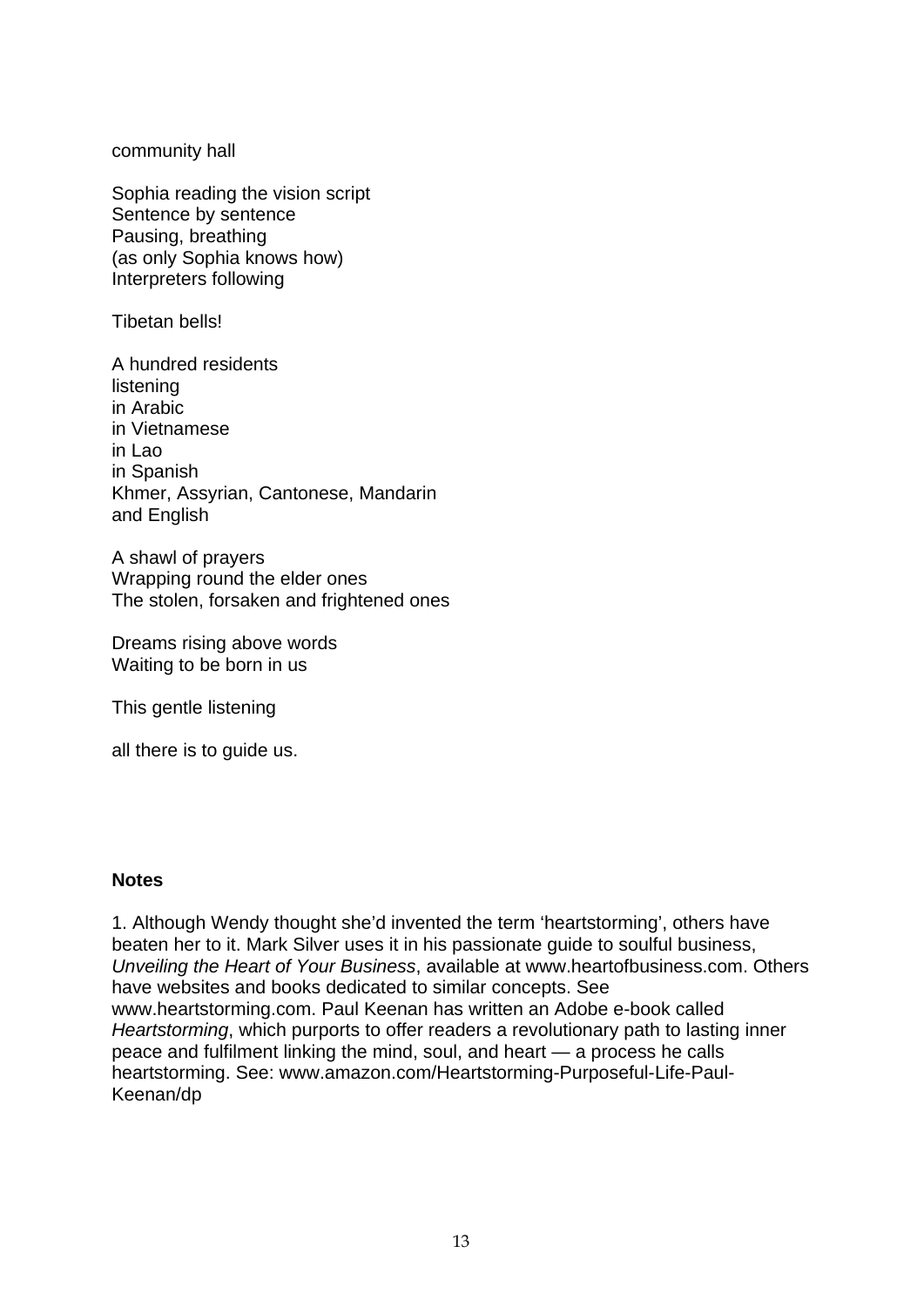Nevertheless, in this context, we advocate *heartstorming* as an antidote to 'brainstorming', which is the dominant approach to community visioning

2. Wilson, P.A. (2004) 'The Inner Practice of Civic Engagement', *Fieldnotes: A newsletter of the Shambhala Institute*, February, issue 3, p6

3. The depth and span of Clare Cooper Marcus' influences on my life are beyond imagining. I describe one small part of her work in this section. Yollana Shore, a Journey<sup>TM</sup> Practitioner, has quided me, co-written many visioning scripts developed by Sarkissian Associates Planners and is a visionary in her own right.<sup>1</sup> Community advocate Christine Fraser contributed many ideas and former Redemptorist priest, Denis McNamara, offered the memorable instruction, 'Let your heart picture your world the way you would love it to be'. Sophia van Ruth introduced calm, wisdom, laughter and body awareness. Graeme Dunstan enlisted powerful language to envisage transformative community events and then created them before my eyes. Daniel Weber embodied the practice of transmuting dreams into dance, song and poetry. Poet Dianna Hurford shows me how

4. Marcus, C. (1979) *Environment Autobiography*. Working Paper 301. Institute of Urban and Regional Development, University of California, Berkeley, January

5. Marcus, C. (2006) *House as a Mirror of Self: Exploring the Deeper Meaning of Home.* Second edition, Nicolas-Hayes, Inc., Lake Worth, Florida

6. Creative visualization or guided imagery is another way to express what is going on that can build our confidence that we are growing in our experience and — at least to some extent — making sense of it. Now in its  $25<sup>th</sup>$  Anniversary edition. Shakti Gawain's *Creative Visualization* is an excellent resource for understanding the power of visualization. It includes many exercises and meditations to guide the inner journey of discovery (see Gawain, S. [2002] *Creative Visualization: Use the Power of Your Imagination to Create What You Want in Your Life*, New World Library, Novato, California).

And there are many other marvellous sources available. Mark Burch suggests 'Visioning a Well World', with a guided imagery exercise that involves reconnecting with our own imaginative powers and our visions of a healthy world (See Burch, M. [2000] *Stepping Lightly: Simplicity for People and the Planet*, New Society Publishers, Gabriola Island, B.C., Canada)

7. Rietz, H. L. and M. Manning (1994) *The One-Stop Guide to Workshops,* Irwin Professional Publishing, Burr Ridge, Illinois and New York, p112

8. See: Ng, K.S.L. (1996). Community Participation and How it Influences Urban Form. Unpublished Master of Urban Design dissertation, University of Sydney, Urban Design Program, Faculty of Architecture, Sydney, December, p20 See also Grogan, D. and Mercer,C. with Engwicht, D. (1995) *The Cultural Planning Handbook,* Allen and Unwin, Sydney, pp101ff.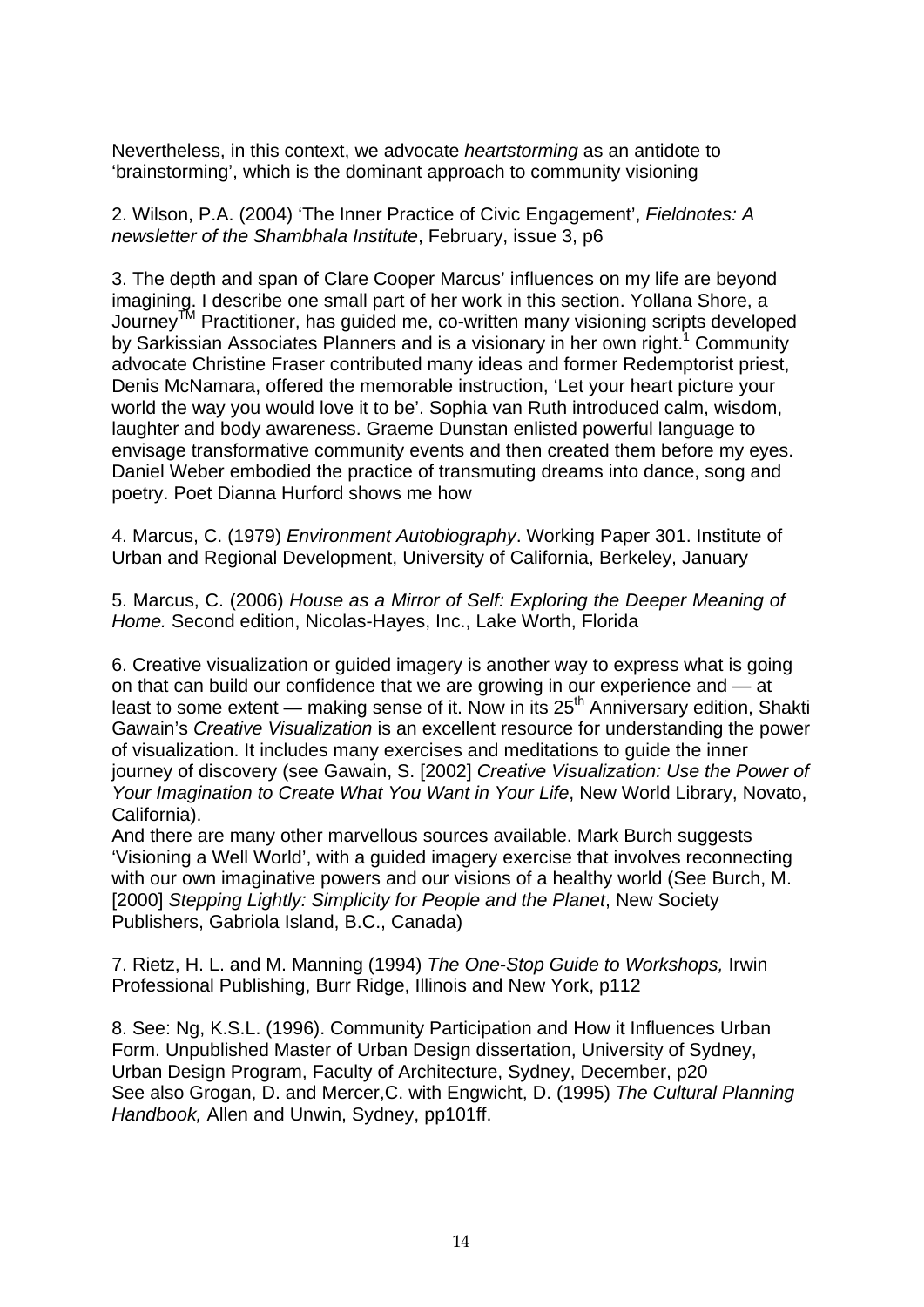9. Source: New Economics Foundation (1998) *Participation Works: 21 techniques of community participation for the 21st century,* New Economics Foundation, London

10. We always 'cleanse' the room we are working in, reminding us that community engagement is a sensory practice. The space may require nothing more than airing it out, cleaning and placing flowers, a candle or a beautiful object or piece of art inside it. Or we may need to erect a small, welcoming marquee as a porch if we are working in a large, bare tent. To transmute any negative energy, I'll burn a candle or some essential oils (selected for the ambience we are seeking — like 'harmony') or I'll flick water into all the corners of the room. I always do this unobtrusively. Music can also transform the mood of a room and create a welcoming atmosphere. If it's not appropriate to play it, it can be played at such a low volume that the effect is subconscious. The slow movements (l*argos* or *adagios*) of Baroque composers such as Bach, Handel, Corelli and Vivaldi are ideal because they have a tempo of 60 beats per minute. A Gregorian chant, a light and Airy Mozart sonata or a slow movement of a Haydn cello concerto can have a soothing effect (Hatherley 2000:72). We have synthesized Pachelbel's *Canon in D* to a human heartbeat and often play it quietly in the background. Not surprisingly, even in high-conflict contexts, people often comment about how relaxed they feel in our workshops

11. See: Houston, J. (1982) *The Possible Human: A Course in Extending Your Physical, Mental and Creative Abilities*, J.P. Tarcher, Boston Houston, J. (1987) *The Search for the Beloved: Journeys in Sacred Psychology,* J.P. Tarcher, Los Angeles Houston, J. (1992) *The Hero and the Goddess: the Odyssey as Mystery and* 

*Initiation*, Aquarian/Thorsons, London

12. In a Sydney conference workshop in the early 1980s, I asked participants to spend the next 2 days in the role of a person with a disability or their carer to identify barriers to accessibility in the conference building. As I was setting the exercise, a group of Torres Strait Islander women abruptly — and silently — left the room. During lunch, they apologized, explaining that while some cultural groups may be comfortable with role playing, it may be inappropriate or even dangerous for other people to assume or embody another person's 'spirit'

13. See Academy for Guided Imagery, www.academyforguidedimagery.com/canimageryhelpme/whatisimagery

14. See Rietz and Manning (1994) *The One-Stop Guide to Workshops,* p115

15. VOJ involves 'fear, judgment, and chattering of the mind' when we begin to develop a capacity for suspension. 'Suspension requires patience and willingness not to impose pre-established frameworks or mental models on what we are seeing.' See Senge et al. (2007) pp30-31. For more on the VOJ, see Ray, M and Myers, R. (1986) *Creativity in Business,* Doubleday/Currency, New York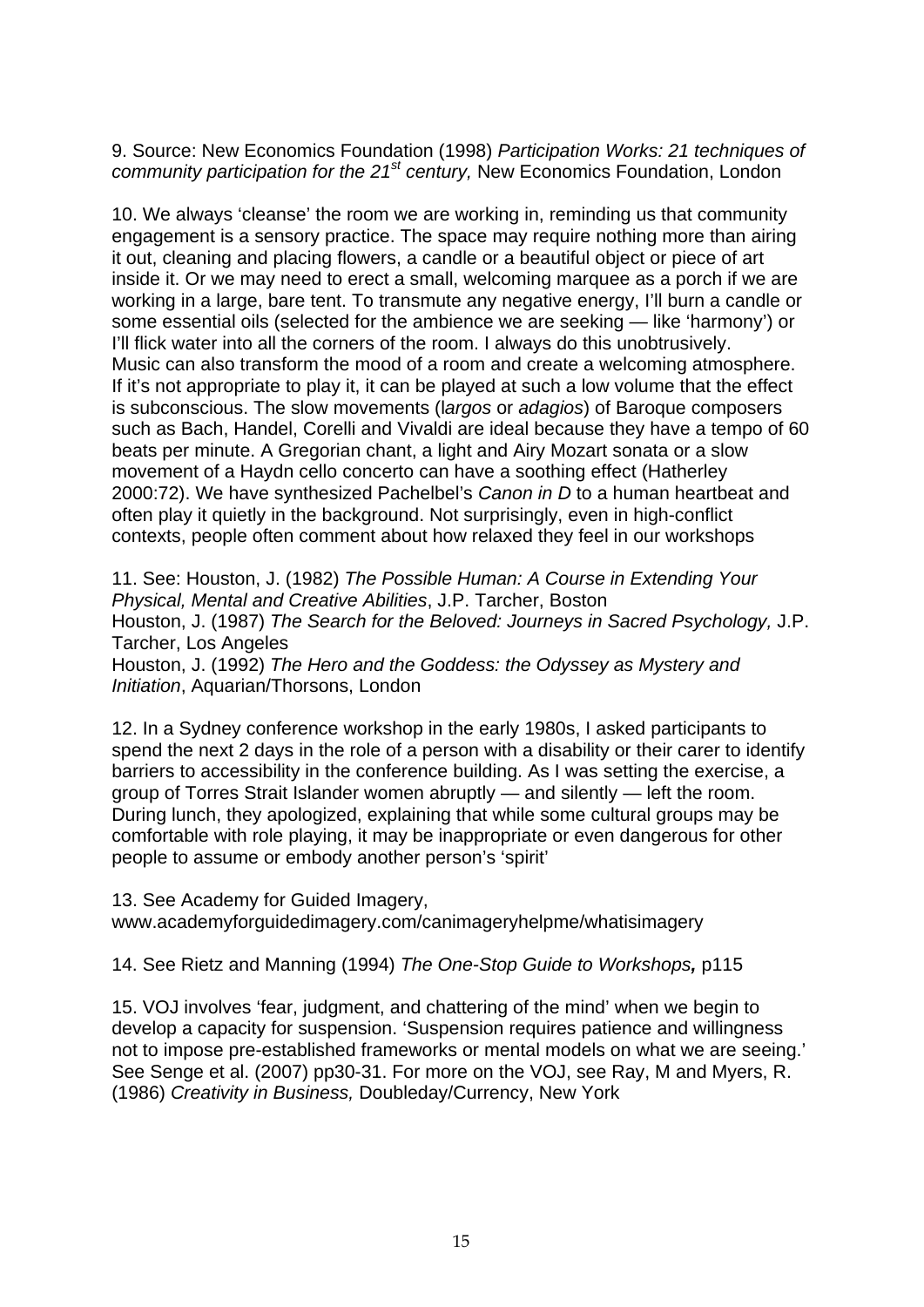16. See Sarkissian, W., Cook, A. and Walsh, K. (1994) *Community Participation in Practice: A Practical Guide*, Institute for Sustainability and Technology Policy, Murdoch University, Perth, Western Australia, Chapter 5. See also Engwicht, D. (1993) 'Just Imagination.' The 1993 Meares Oration, Disability Advisory Council of Australia, Sydney

See also: Grogan, D. and Mercer, C. with Engwicht, D. (1995) *The Cultural Planning Handbook,* Allen and Unwin, Sydney and Engwicht, D. (1999) *Street Reclaiming: Creating Livable Streets and Vibrant Communities*, Pluto Press, Annandale, NSW

17. See Gardner, H. (1993) *Multiple Intelligences: The Theory in Practice,* Basic Books, New York and Gardner, H. (1999) *Intelligence Reframed,* Basic Books, New York

18. See Infed (the informal education homepage) (2002) 'howard gardner, multiple intelligences and education', www.infed.org/thinkers/gardner.htm, accessed 13 June 2008

Gardner (1999) *Intelligence Reframed,* p52 Louv (2005) *Last Child in the Woods: Saving Our Children from Nature-Deficit Disorder,* Algonquin Books of Chapel Hill, North Carolina**,** p71

19. See Goleman, D. (2006) *Social Intelligence: The New Science of Human Relationships*, Bantam Books, New York Gardner, H. (1999) *Intelligence Reframed,* Basic Books, New York

20. See Revell, J. and Norman, S. (1997) *In Your Hands: NLP in ELT*, Saffire Press, London

21. Senge, P. et al. (2007) *Presence*, pp83,104

22. Shipley, R. (2000) 'The Origin and Development of Vision and Visioning in Planning', *International Planning Studies*, vol5, no 2, p231

23. Tip: If we are going to photocopy the drawings, we remove yellow crayons from the boxes before drawing begins. With scanning, that's not an issue

24. Senge, P. et al. (2007) p112

25. Additional instructions can include:

- Draw only with your non-dominant hand and try to draw in the mode of a young child
- Put a drawing of yourself in the drawing (but no stick figures);
- Identify all the important features of your drawing (you can use your dominant hand for labelling);
- Consider recording a dialogue between you and one element or feature of your vision; record this as a conversation; and